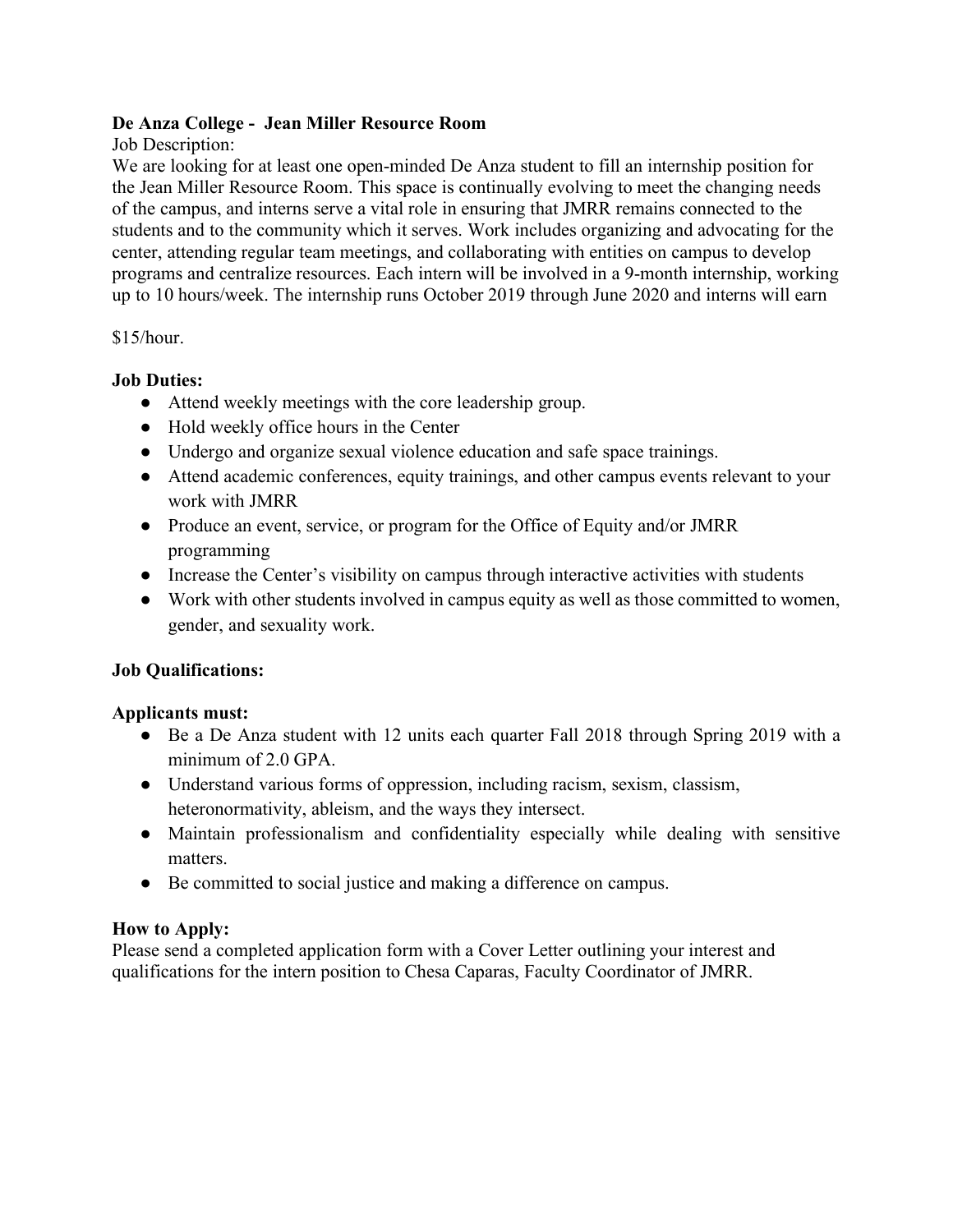**De Anza Food Pantry,** is located in the Outreach Office (Seminar 3 Building) and is available to any De Anza student who qualifies for assistance. To be eligible, students must have a student ID and meet the income guidelines for the Emergency Food Assistance Program (EFAP). Go to link for their hours, you can also teach out to <u>outreach@deanza.edu</u> or 408.864.8327.

# **Sacred Heart Community Services**

This community service organization serves all people in the community, but focuses on women and children in need. They welcome volunteers, and this would be the avenue for our students to participate as Interns. The process if pretty straightforward: To volunteer (or serve as an intern) students would need to

- 1. complete an application
- 2. get the application approved
- 3. attend a new member orientation
- 4. schedule their first volunteer shift and
- 5. stay plugged in by logging on to their volunteer account. Details are available at: https://sacredheartcs.org/volunteer/

# **Asian Americans for Community Involvement**

AACI welcomes students as interns or volunteers, and are especially interested in those who would like to be involved in their youth programs AMPLIFY and EXPLORE. These programs focus on creative expression and education for students 9-13 years of age, and the program is looking for young adults who want to be involved with these programs. For more information students can contact AACI at: https://amplify.aaci.org/

Contact: Veronica Truong, Volunteers and Outreach Coordinator, 408-975-2730 ext. 222

**Next Door Solutions – To Domestic Violence –** offers opportunities for trained volunteers to help victims of domestic violence. In order to offer direct services, interns or volunteers would need to complete 40 hour training course at the agency. 408-501-7550. info@nextdoor.org

**Bill Wilson Center Runaway and Homeless Youth Shelter** offers short-term housing for runaway, homeless, and other troubled youth (ages 11-17). Individual, group, and family counseling is provided to restore family ties when possible, and to stabilize the lives of homeless youth to avoid victimization from street life. 408-850-6125 https://www.billwilsoncenter.org/services/all/runaway.html

**The Drop In Center – Momentum for Mental Health** in downtown San Jose helps homeless at-risk youth, ages  $12 - 22$ , by providing basic necessities such as food, clothing, and personal hygiene items. The program also provides more comprehensive services including counseling, living skills training, job readiness training, housing assistance, health education (including HIV prevention) and links to other services, such as access to legal services and health care. https://www.momentumformentalhealth.org/drop-in-center 1-800-704-0900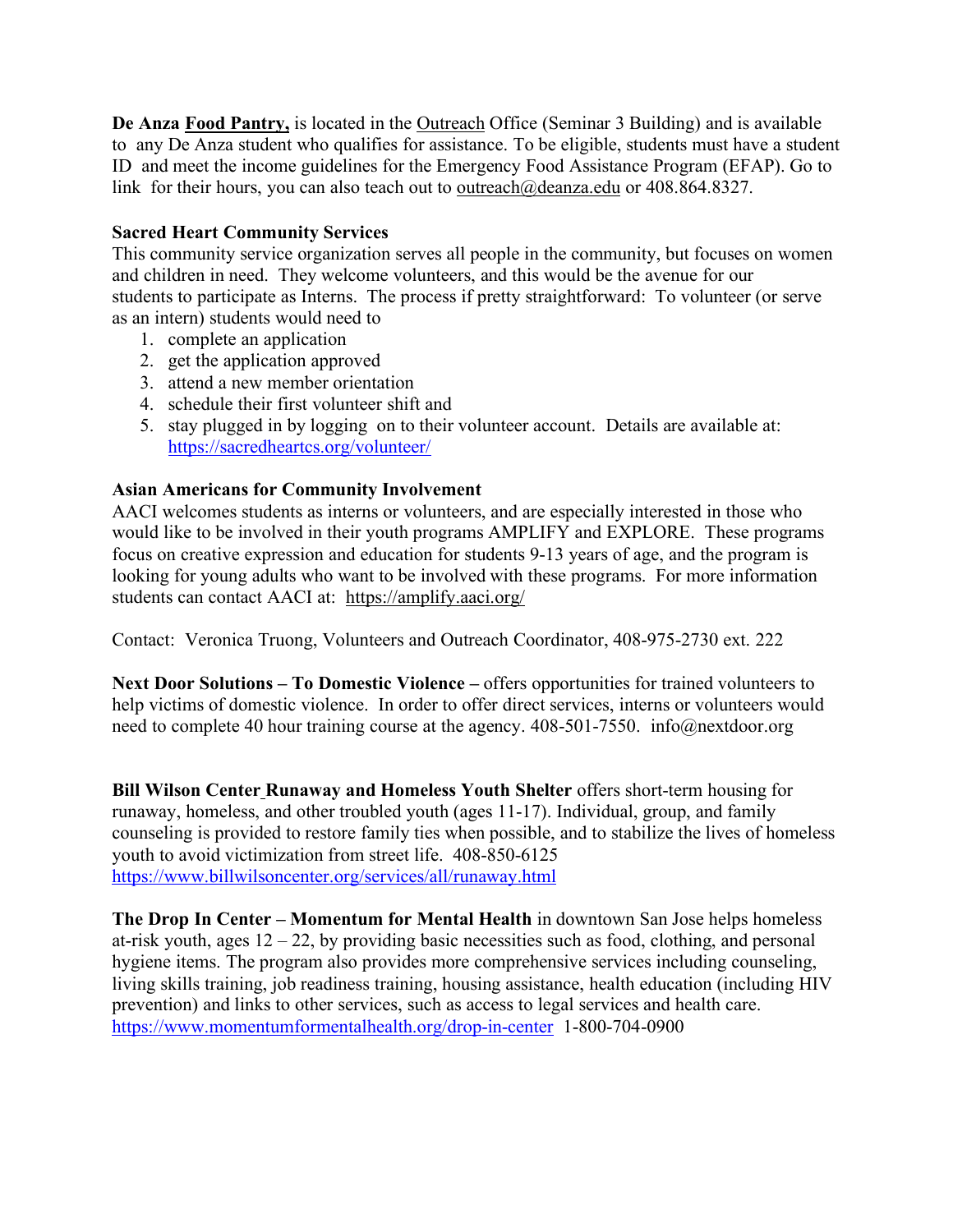**LACY Legal Advocates for Children & Youth** provides free legal representation, advocacy, and information to minors in Santa Clara County, and educates several minors, parents, service providers, and attorneys on legal issues relevant to minors. 408-280-2416

http://www.lawfoundation.org/legal-advocates-for-children-youth-lacy/

**Santa Clara County Suicide & Crisis Hotline** is a 24 hour, toll-free confidential suicide prevention hotline available 7 days a week for phone intervention and emotional support by highly trained volunteer Crisis Phone Counselors. **(855) 278-4204**

https://www.sccgov.org/sites/bhd/services/sp/pages/default.aspx

County LGBTQ Affairs Maribel Martínez, Director, lgbtq@ceo.sccgov.org, (408) 299-5163

Youth Space, A Program of Family and Children Services (FCS) (Ages 13-25) Adrienne Keel, Outreach Coordinator, AKeel@FCServices.org, (408) 343-7942

Outlet, A Program of Adolescents Community Services (Ages 13-25) Anthony Ross, Outlet Program Director, anthony@acs-teens.org, (650) 424-0852 x 107

Billy DeFrank LGBTQ Community Center Gabrielle Antolovich, president@defrank.org, (408) 293-3040

Transfamily Support Group of Santa Clara County, KevinDean, santaclaratransfam@gmail.com, (408) 505-7791

Parents, Families, Friends, LGBTQ People and Allies United for Equality, San Jose/Peninsula (English and Spanish services) Chapter Rep, pflag-info@pflagsanjose.org, (408) 270-8182

Gender Identity Awareness Network Albert Pignataro (albert@albertpignataromft.com) and Maureen Johnston.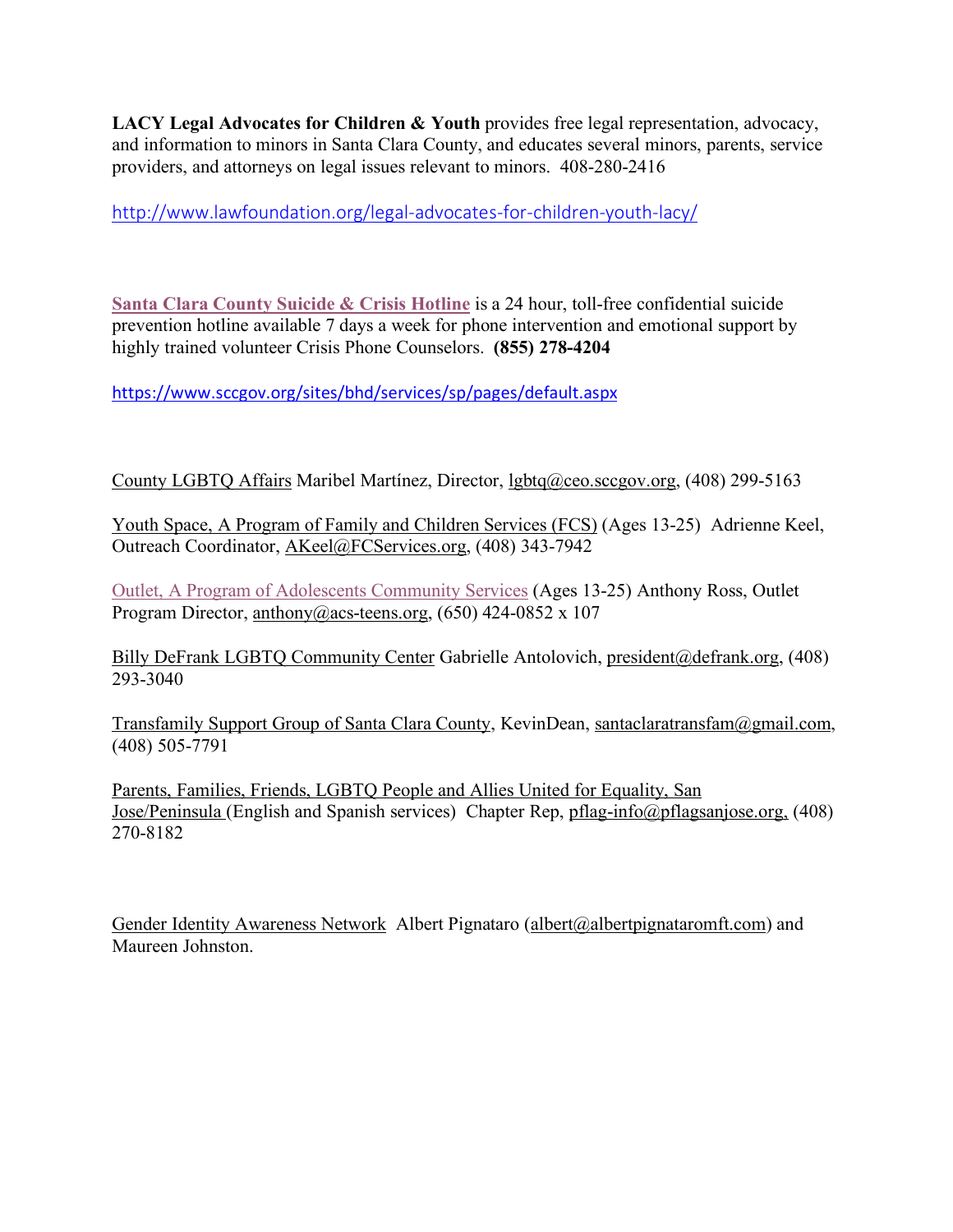**826 Valencia** 826 Valencia San Francisco, CA 94110 Website: 826valencia.org

#### **ACLU of Northern California (American Civil Liberties Union)**

39 Drumm Street San Francisco, CA 94111

(415) 621-2493 (legal services, public interest law) Website: http://www.aclu.org

#### **Brava! For Women in the Arts**

2781 24th Street San Francisco, CA 94110 (415) 641-7657 Website: http://brava.org/

#### **Building Futures with Women and Children**

1395 Bancroft Avenue San Leandro, CA 94577 (510) 357-0205 Website: www.bfwc.org

#### **California Coalition for Women Prisoners**

1540 Market St, Suite 490 San Francisco CA 94102 (LGBT, prisoner services) Website:www.womenprisoners.org

### **California Labor Federation, AFL-CIO**

600 Grand Ave, #410 Oakland, CA 94610 (510) 663-4000 Contact:info@calaborfed.org Website:http://www.calaborfed.org">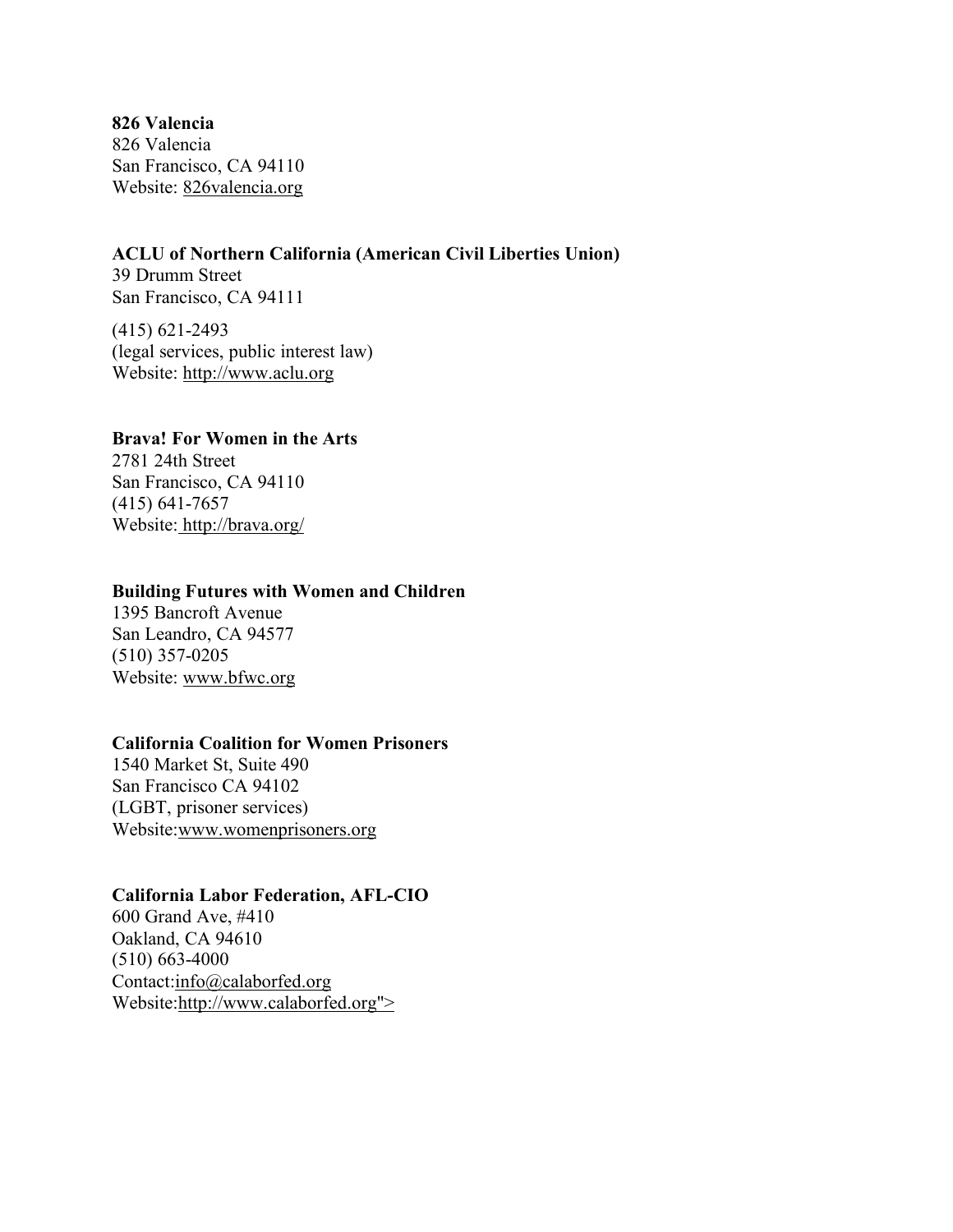#### **Center for Asian American Media (CAAM)**

Website: www.caamedia.org

## **CORA--Community Overcoming Relationship Abuse**

22211 Palm Ave San Mateo, CA 94403 (650) 652-0800 Website: www.corasupport.org

## **Daly City Youth Health Center** 2780 Junipero Serra Blvd Daly City, CA

(650) 985-7000 Website: www.dalycityyouth.org

# **Dress for Success**

500 Sutter St. #218 San Francisco, CA 94403 (415) 362-0034 Website: www.dressforsuccess.org

# **Equal Rights Advocates**

(415)621-0672 Website: www.equalrights.org

### **Ella Baker Center for Human Rights**

344 40th Street Oakland, CA 94609 (510) 428-3939>br /> Website:http://www.ellabakercenter.org

# **Fair Housing of Marin**

615 B Street San Rafael, CA 94901 (415) 457-5025 Website: http://www.fairhousingmarin.com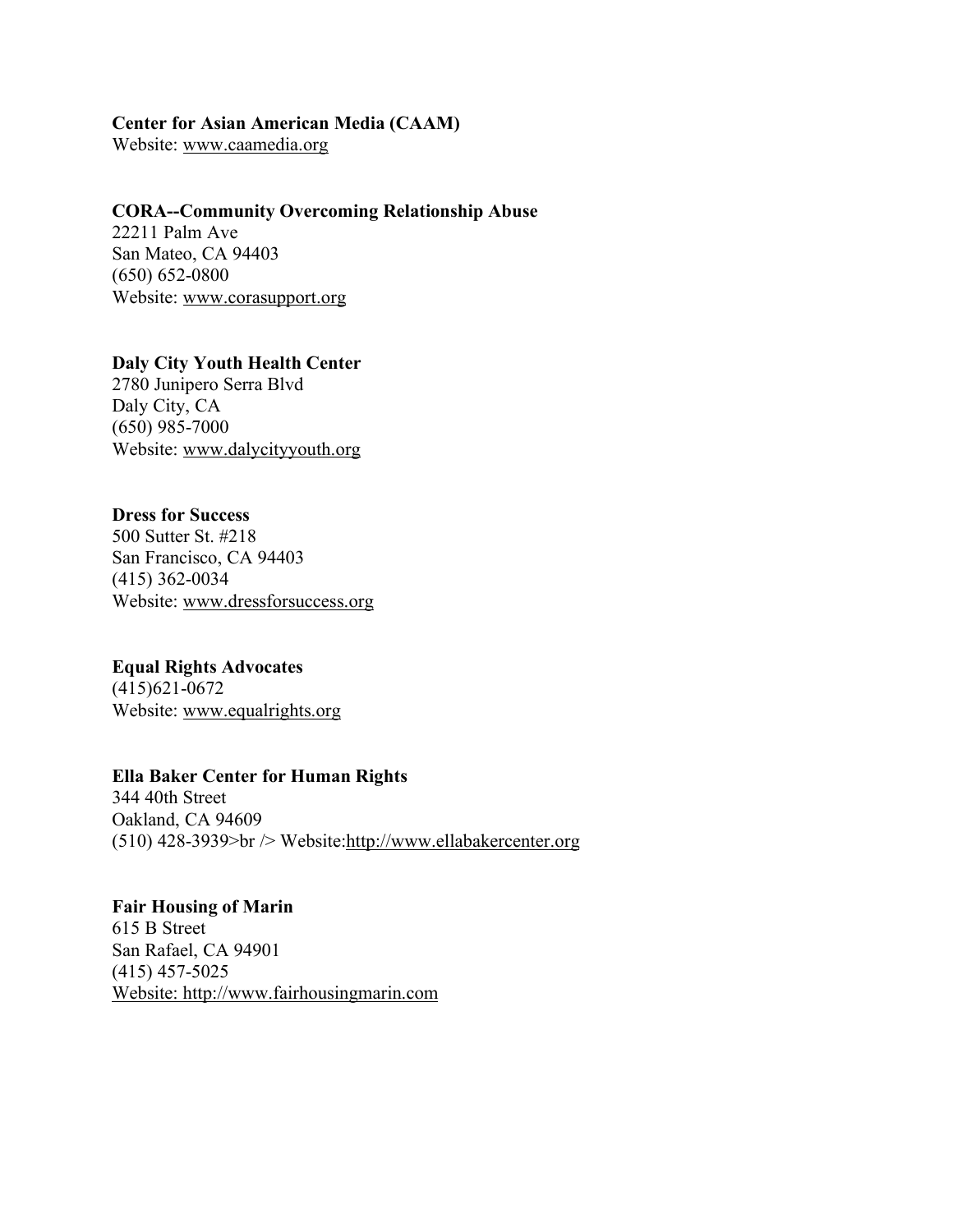#### **Girls for a Change Silicon Valley**

P.O. Box 1436 San Jose, CA 95109 (408) 540-6432 Contact:info@girlsforachange.org Website:http://www.girlsforachange.org

#### **Girls Inc.**

Simpson Center for Girls 510 16th Street Oakland, CA-94612 (510) 357-5515 (tutoring and after-school services, girls) Website: http://www.girlsinc-alameda.org/

### **GLBT Historical Society**

657 Mission Street, #300 San Francisco, CA 94105 (415) 777-5455 Website: http://www.glbthistory.org

#### **Global Fund for Women**

222 Sutter Street, #500 San Francisco, CA 94108 (415) 248-4800 Contact:gfw@globalfundforwomen.org Website: http://www.globalfundforwomen.org

**Hand in Hand** Websit: http://domesticemployers.org>

#### **Human Rights Commission**

25 Van Ness Ave, Number 800 San Francisco, CA 94102 (415) 252-2500 Contact:hrc.info@sfgov.org Website: http://www.sf-hrc.org/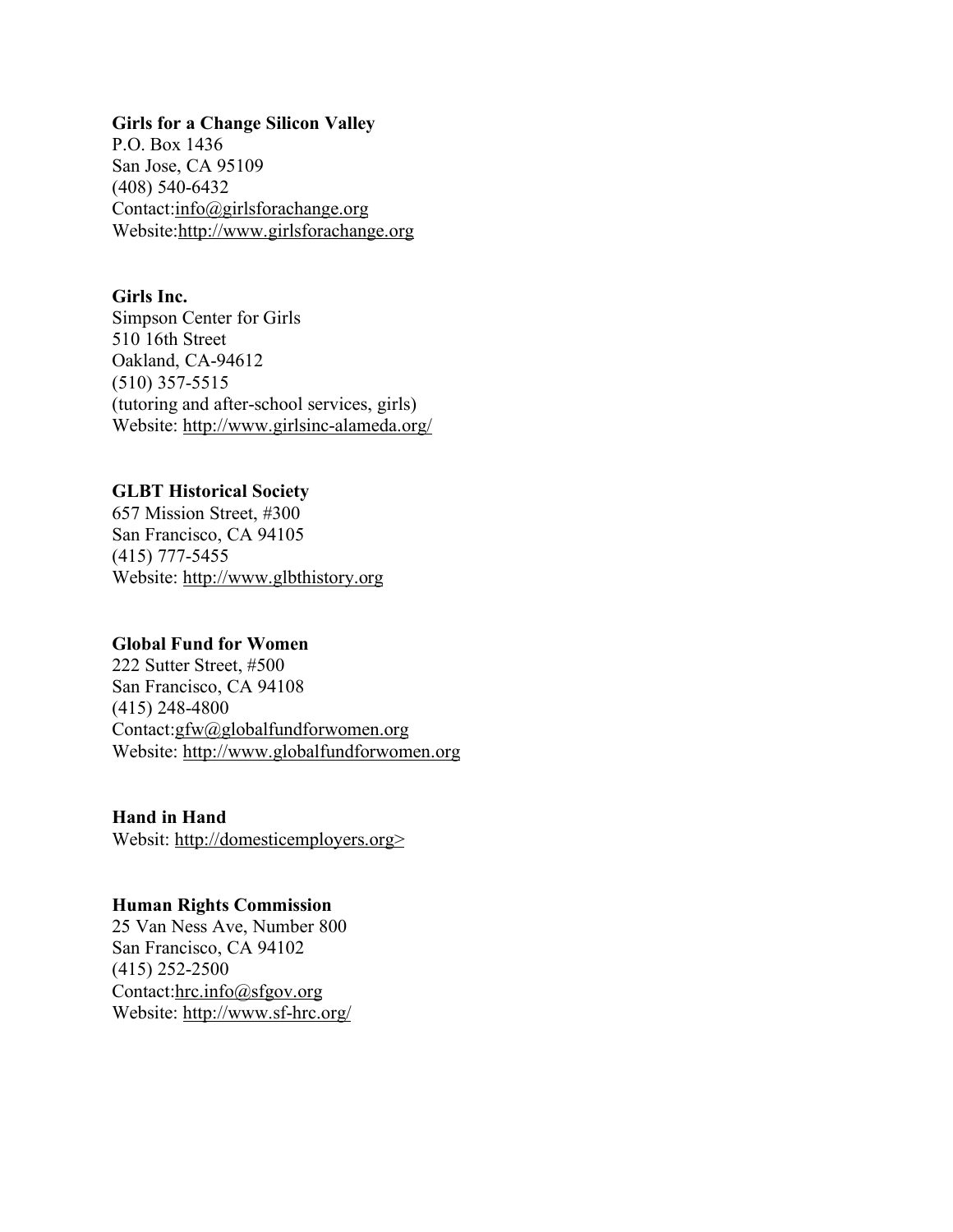#### **Independent Living Skills Program**

30 Harriet Street San Francisco, CA-94103 (after school and life skills programs, youth) Website:http://www.sfilsp.org

### **International Museum of Women**

P.O. Box 190038 San Francisco,CA 94119 (415) 248-4800 Contact:info@imow.org Website:http://www.imow.org

#### **Justice Now**

1322 Webster St. Suite 210 Oakland CA 94612 (legal services for prisoners) Website:http://www.jnow.org

## **LGBT Community Center**

1800 Market Street San Francisco, CA 94102 (415) 865-5664 Contact:volunteer@sfcenter.org Website: http://www.sfcenter.org

# **LGBT Youth Space**

452 S 1st San Jose, CA 95128 (408) 343-7940 Website: http://www.youthspace.org

#### **Marin Abused Women's Services**

734 A Street San Rafael, CA 94901 (415) 457-2464 Contact:contact@maws.org Website:Marin Abused Women's Services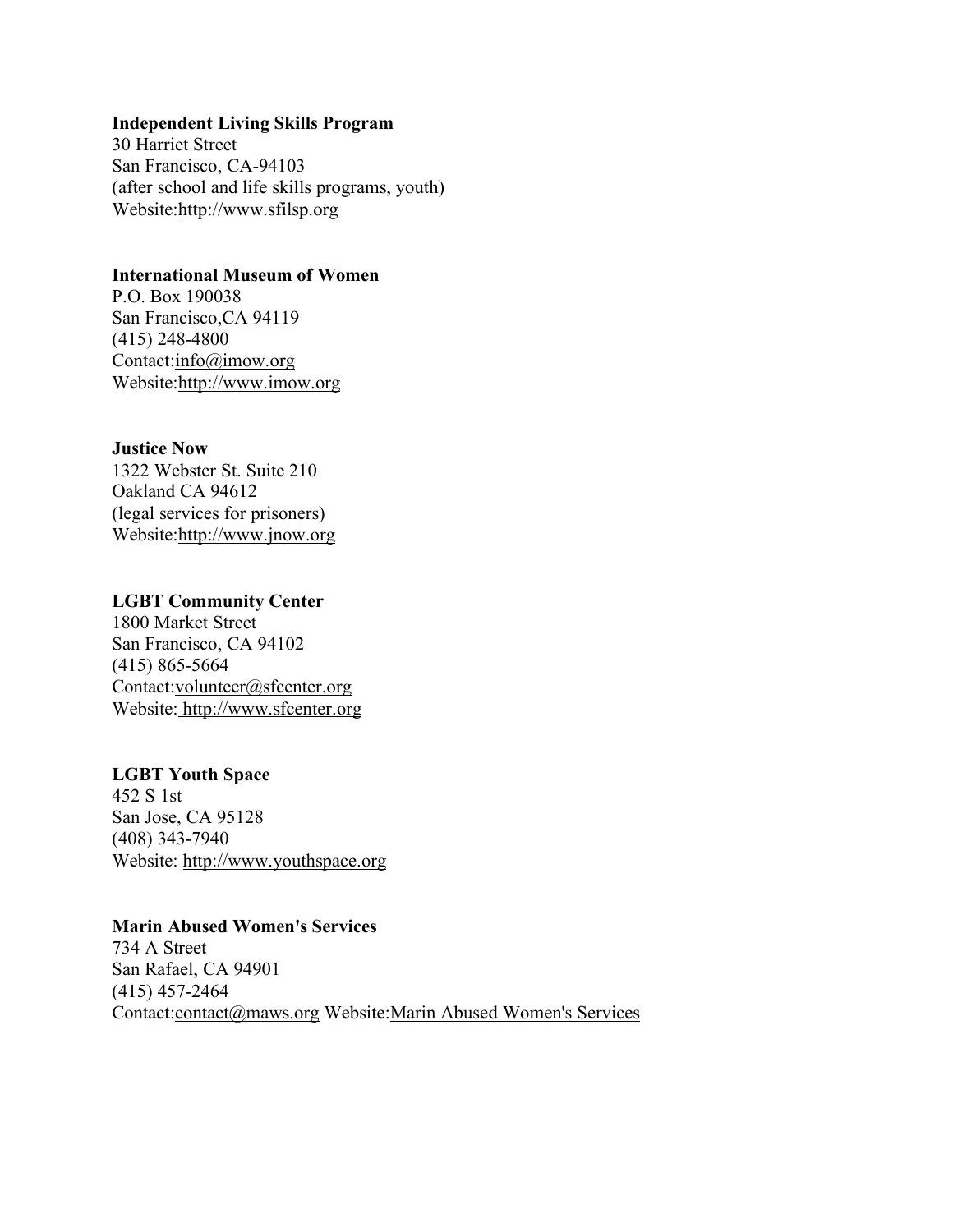#### **Monument Crisis Center**

1990 Market Street Concord, CA 94520 (925) 825-7751 Website: www.monumentcrisiscenter.org

### **Mission Girls**

362 Capp St San Francisco, CA 94110 Website: Mission Neighborhood Center

**Mujeres Unidas y Activas** Website: Mujeresunidas.net

# **NARAL Pro-Choice America**

111 Pine Street, #1500 San Francisco, CA 94111 (415) 890-1020 Website: http:///www.prochoiceca.org

**Network in Solidarity with the People of Guatemala (NISGUA)** 510-763-1403 nisgua.org

## **Oasis for Girls**

1091 Mission Street San Francisco, CA 94103 (415) 701-7991 http://www.sfoasis.org

### **Planned Parenthood, Northern California**

2185 Pacheco Street Concord, CA 94520 (925) 676-0505 Website:www.ppnorcal.org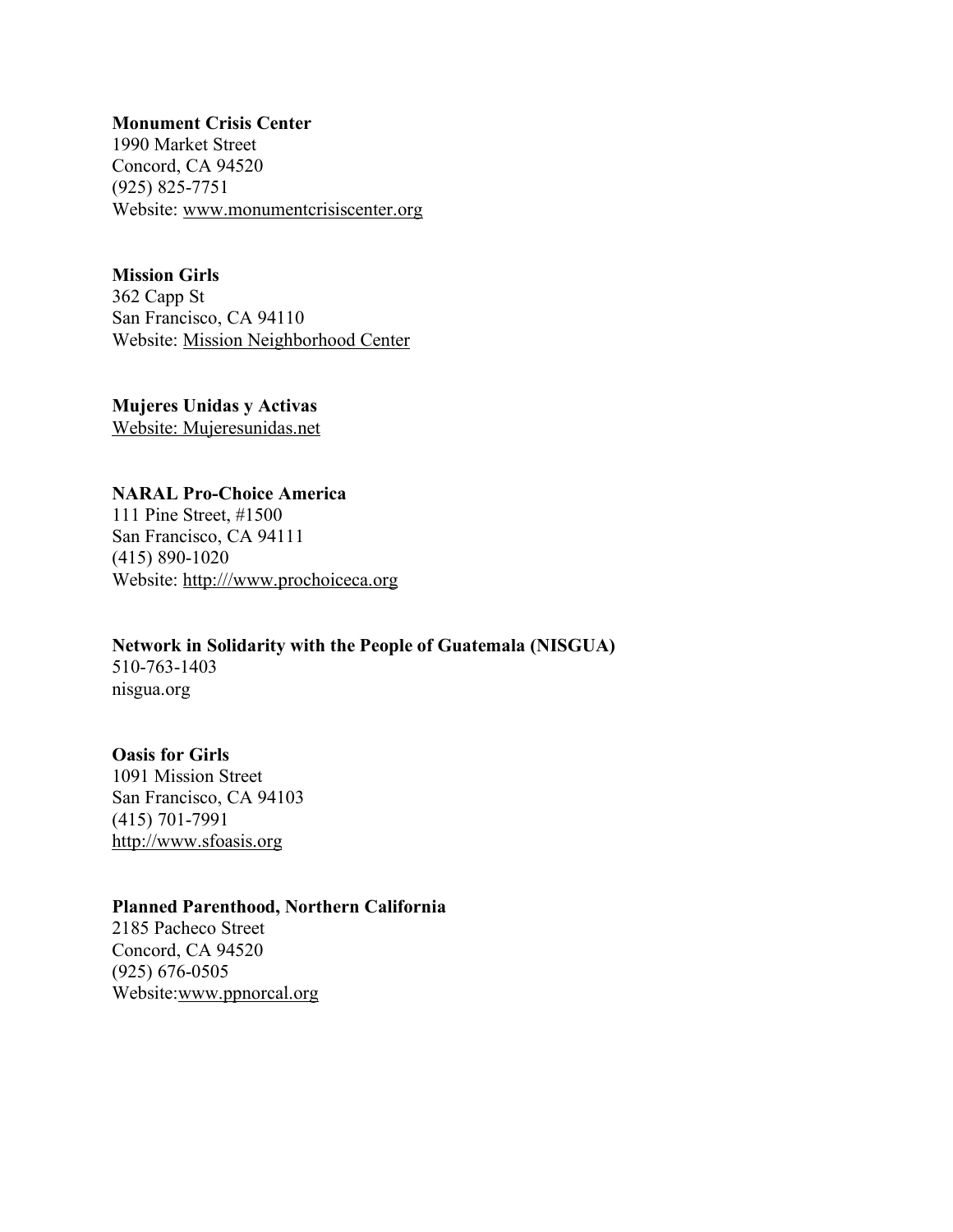#### **Project SAFE Inc.**

850 Bryant Street, #135 San Francisco, CA 94103 (415) 673-7233 Contact:info@sfsafe.org Website: http://www.sfsafe.org

# **Prospect Theater Project**

Website: Prospect Theater

# **Radical Women**

625 Larkin Street San Francisco, CA 94109 (415) 864-1278 Website: http://www.radicalwomen.org

## **The Riley Center, Rosalie House**

1175 Howard St San Francisco, CA 94103 Website:http://www.sfcenter.org/resources/riley-center-st-vincent-de-paul

### **San Francisco Labor Council, AFL-CIO**

1188 Franklin Street, #203 San Francisco, CA 94109 (415) 440-4809 Contact:sflc@sbcglobal.net Website: sflaborcouncil.org

**SF Coalition on Homelessness** 468 Turk St San Francisco, CA 94102 Website: http://www.cohsf.org/

**SFSU Longmore Center** Website: Longmore Institute

**SFSU Women's Center** Website: ASI Women's Center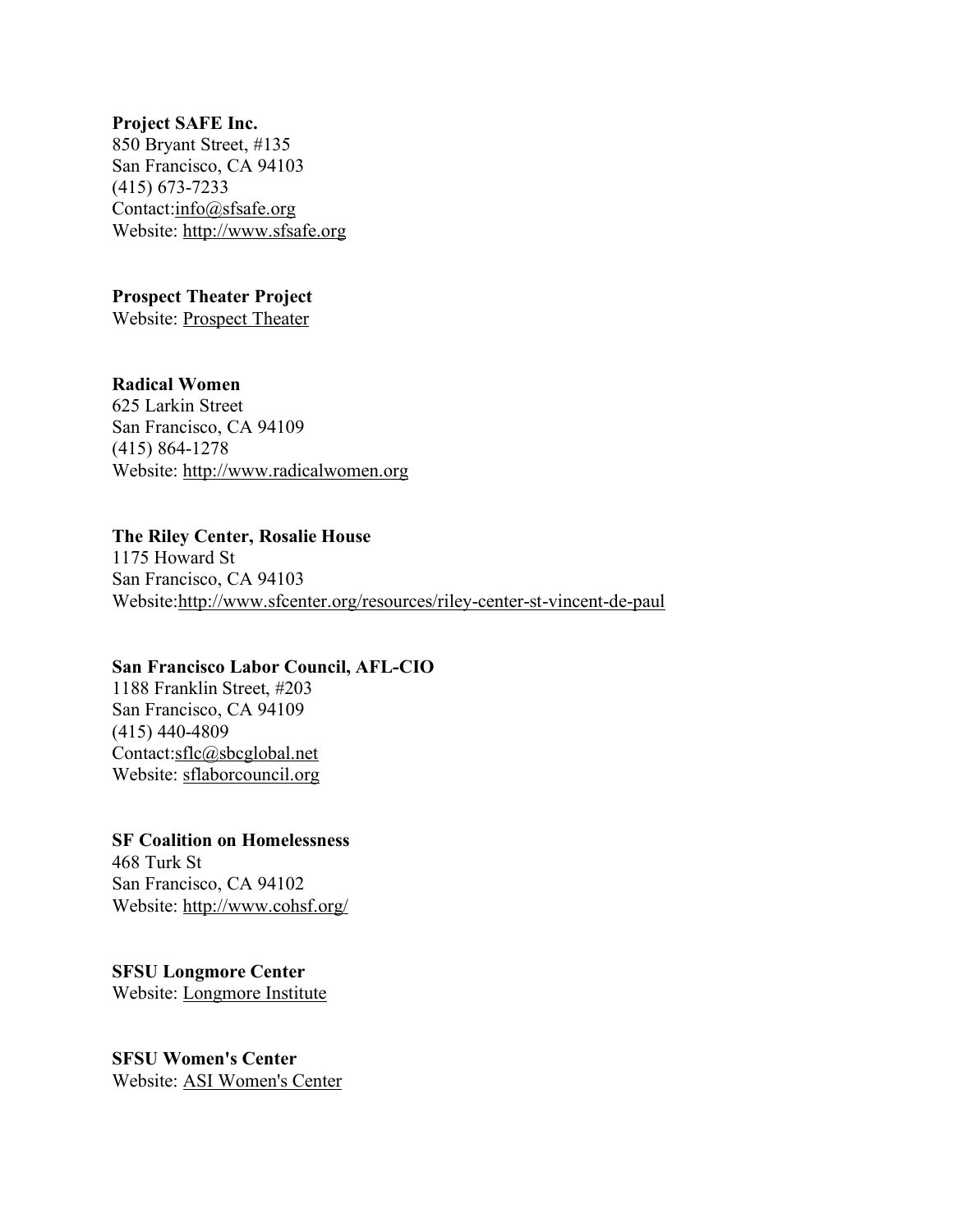#### **SFWAR (San Francisco Women Against Rape)**

3543 18th Street, #7 San Francisco, CA 94110 (415) 861-2024 Website: http://www.sfwar.org

#### **Shalom-Bayit**

(510) 451-8874 Website: www.shalom-bayit.org

### **Shanti**

730 Polk Street San Francisco, CA 94109 (415) 674-4700 Website: http://www.shanti.org

#### **SHE - with Berkeley Free Clinic**

2339 Durant Avenue Berkeley, CA 94704 (510)548-2570 Website: www.berkeleyfreeclinic.org

# **St. Anthony Foundation**

101 8th Street San Francisco,CA 94103 (415)241-2600 Website:http://www.stanthonysf.org

# **Western Regional Advocacy Project**

2940 16th Street, Suite 200-2 San Francisco, CA 94103 Phone: 415.621.2533 Contact: wrap@wraphome.org Website: wraphome.org

### **The Women's Building**

3543 18th Street, #8 San Francisco, CA 94110 (415) 431-1180 Website:http://www.womensbuilding.org